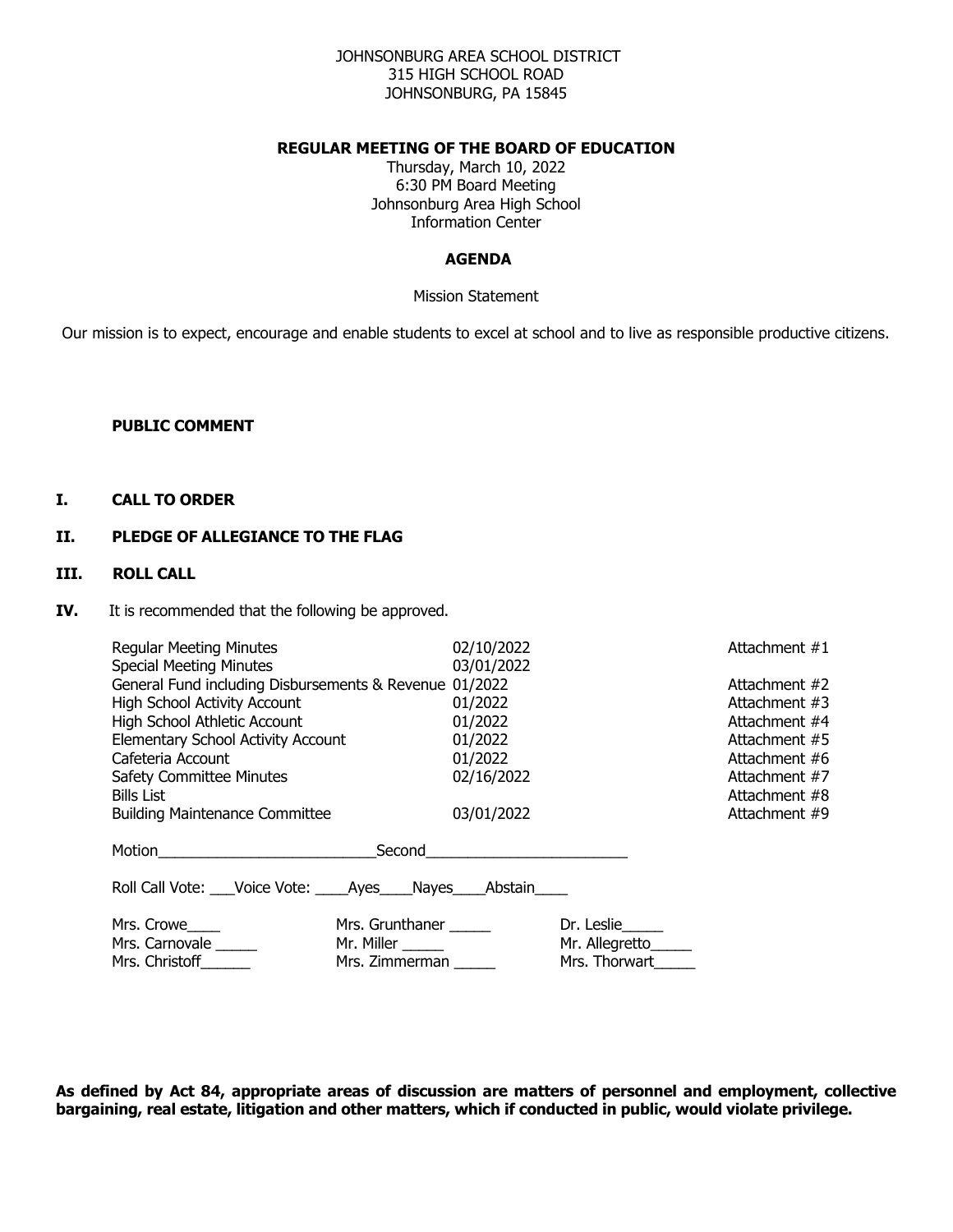## **A. PERSONNEL**

1. Recommend to accept, with regret, the resignation of Tony Allegretto as Assistant Baseball Coach, effective February 24, 2022.

|    | Roll Call Vote: Voice Vote: Ayes Nayes Abstain                        |                                                                        |                                                                                                            |
|----|-----------------------------------------------------------------------|------------------------------------------------------------------------|------------------------------------------------------------------------------------------------------------|
|    | Mrs. Crowe<br>Mrs. Carnovale _____<br>Mrs. Christoff _______          | Mr. Miller ______<br>Mrs. Zimmerman                                    | Mr. Allegretto_____<br>Mrs. Thorwart                                                                       |
| 2. | Year; pending completion of the necessary paperwork.                  |                                                                        | Recommend to approve Tony Allegretto & Todd Beimel as volunteer baseball coaches for the 2021-2022 School  |
|    |                                                                       |                                                                        |                                                                                                            |
|    | Roll Call Vote: ___Voice Vote: _____Ayes_____Nayes_____Abstain____    |                                                                        |                                                                                                            |
|    | Mrs. Crowe____<br>Mrs. Carnovale<br>Mrs. Christoff______              | Mrs. Grunthaner ______<br>Mr. Miller ________<br>Mrs. Zimmerman ______ | Dr. Leslie______<br>Mr. Allegretto_____<br>Mrs. Thorwart                                                   |
| 3. | School Year; pending completion of the necessary paperwork.           |                                                                        | Recommend to approve Thor Lehman as JH Track Coach at a supplemental rate of \$1,500.00 for the 2021-2022  |
|    |                                                                       |                                                                        |                                                                                                            |
|    | Roll Call Vote: ___Voice Vote: _____Ayes_____Nayes_____Abstain____    |                                                                        |                                                                                                            |
|    | Mrs. Crowe<br>Mrs. Carnovale<br>Mrs. Christoff _______                | Mrs. Grunthaner ______<br>Mr. Miller ______<br>$Mrs.$ Zimmerman        | Dr. Leslie<br>Mr. Allegretto<br>Mrs. Thorwart                                                              |
| 4. | 2021-2022 School Year; pending completion of the necessary paperwork. |                                                                        | Recommend to approve Cari Amacher as JH Assistant Track Coach at a supplemental rate of \$900.00 for the   |
|    |                                                                       |                                                                        |                                                                                                            |
|    | Roll Call Vote: ___Voice Vote: _____Ayes_____Nayes_____Abstain____    |                                                                        |                                                                                                            |
|    | Mrs. Crowe____<br>Mrs. Carnovale ______<br>Mrs. Christoff _______     | Mr. Miller ______<br>Mrs. Zimmerman                                    | Mr. Allegretto_<br>Mrs. Thorwart                                                                           |
| 5. | 2021-2022 School Year; pending completion of the necessary paperwork. |                                                                        | Recommend to approve Ben Freeburg as Assistant Baseball Coach at a supplemental rate of \$1,500.00 for the |
|    |                                                                       |                                                                        |                                                                                                            |
|    | Roll Call Vote: ___Voice Vote: _____Ayes_____Nayes_____Abstain____    |                                                                        |                                                                                                            |
|    | Mrs. Crowe                                                            | Mrs. Grunthaner ______                                                 | Dr. Leslie                                                                                                 |
|    | Mrs. Carnovale _____                                                  | Mr. Miller _____                                                       | Mr. Allegretto_____                                                                                        |
|    | Mrs. Christoff _______                                                | Mrs. Zimmerman                                                         | Mrs. Thorwart                                                                                              |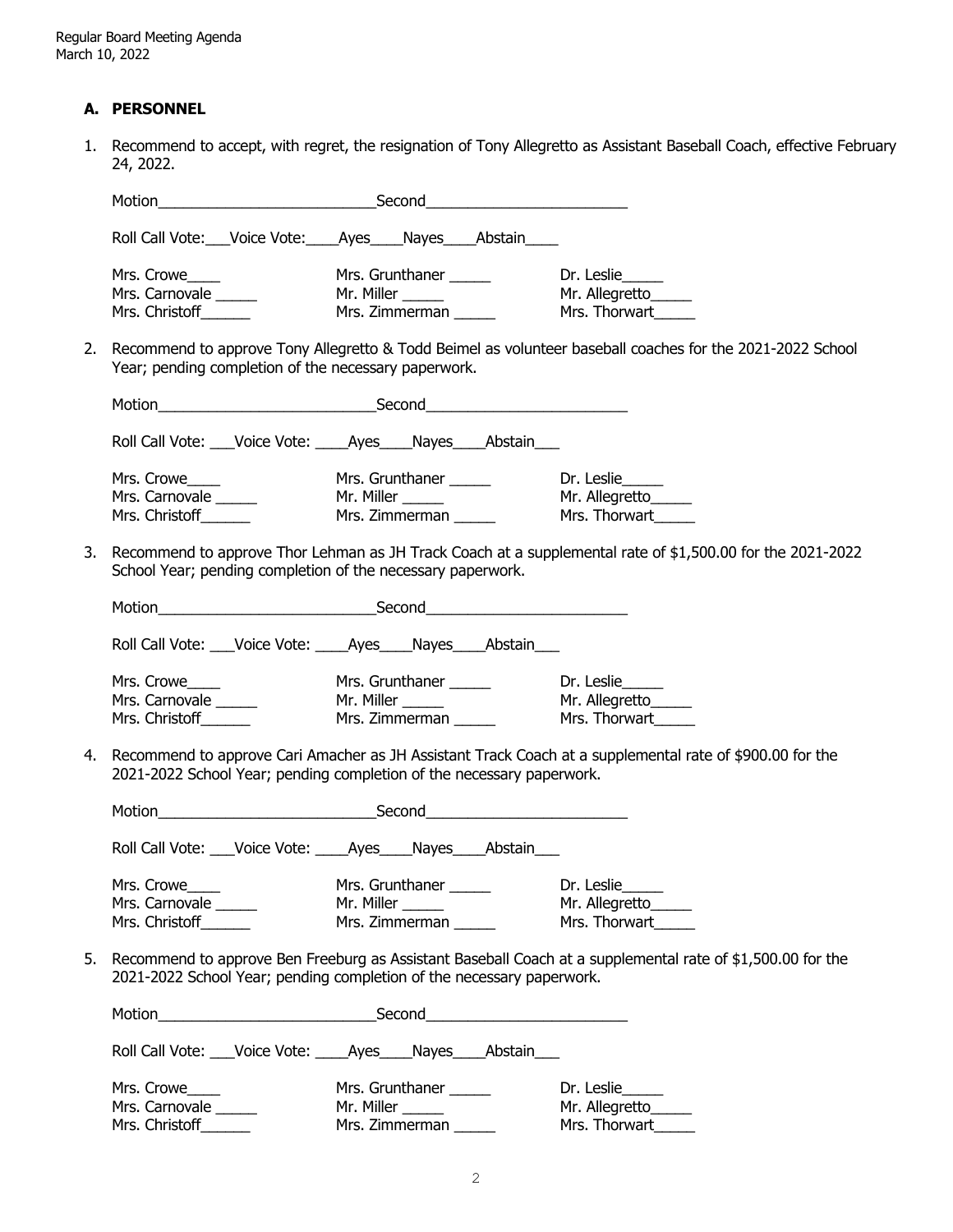6. Recommend to approve\_\_\_\_\_\_\_\_\_\_\_\_\_\_\_\_\_\_\_\_as Assistant Baseball Coach at a supplemental rate of \$\_\_\_\_\_\_\_\_for the 2021-2022 School Year; pending completion of the necessary paperwork.

| Roll Call Vote: ___Voice Vote: _____Ayes____Nayes____Abstain___                |                                 |                 |                        |                                                                                                                     |
|--------------------------------------------------------------------------------|---------------------------------|-----------------|------------------------|---------------------------------------------------------------------------------------------------------------------|
| Mrs. Crowe____<br>Mrs. Crowe<br>Mrs. Carnovale ______<br>Mrs. Christoff ______ |                                 |                 |                        |                                                                                                                     |
| pending completion of the necessary paperwork.                                 |                                 |                 |                        | 7. Recommend to approve Kyler Breakey & Neil Ginther as volunteer track coach's for the 2021-2022 School Year;      |
|                                                                                |                                 |                 |                        |                                                                                                                     |
| Roll Call Vote: ___Voice Vote: _____Ayes_____Nayes_____Abstain____             |                                 |                 |                        |                                                                                                                     |
| Mrs. Crowe____<br>Mrs. Carnovale ______<br>Mrs. Christoff_______               |                                 |                 |                        |                                                                                                                     |
|                                                                                |                                 |                 |                        | 8. Recommend to grant permission to post and advertise for a Social Studies Teacher.                                |
|                                                                                |                                 |                 |                        |                                                                                                                     |
| Roll Call Vote: Voice Vote: Ayes Nayes Abstain                                 |                                 |                 |                        |                                                                                                                     |
| Mrs. Crowe                                                                     |                                 |                 |                        | Mrs. Christoff Mrs. Zimmerman Mrs. 7. Mrs. Thorwart                                                                 |
| 9. Recommend to grant permission to advertise for PHEAA and summer workers.    |                                 |                 |                        |                                                                                                                     |
|                                                                                |                                 |                 |                        |                                                                                                                     |
| Roll Call Vote: ___Voice Vote: _____Ayes____Nayes____Abstain___                |                                 |                 |                        |                                                                                                                     |
| Mrs. Crowe____<br>Mrs. Carnovale ______<br>Mrs. Christoff _______              | Mr. Miller $\rule{1em}{0.15mm}$ |                 | Mrs. Grunthaner ______ | Dr. Leslie<br>Mr. Allegretto                                                                                        |
| resignation is for retirement.                                                 |                                 |                 |                        | 10. Recommend to accept, with regret, the resignation of Cheryl Launer, effective July 31, 2022. The purpose of the |
|                                                                                |                                 |                 |                        |                                                                                                                     |
| Roll Call Vote: ___Voice Vote: _____Ayes____Nayes____Abstain___                |                                 |                 |                        |                                                                                                                     |
| Mrs. Crowe_____<br>Mrs. Carnovale ______                                       |                                 | Mrs. Grunthaner |                        | Dr. Leslie_____<br>Mr. Allegretto                                                                                   |

Mrs. Christoff\_\_\_\_\_\_\_\_ Mrs. Zimmerman \_\_\_\_\_\_ Mrs. Thorwart\_\_\_\_\_\_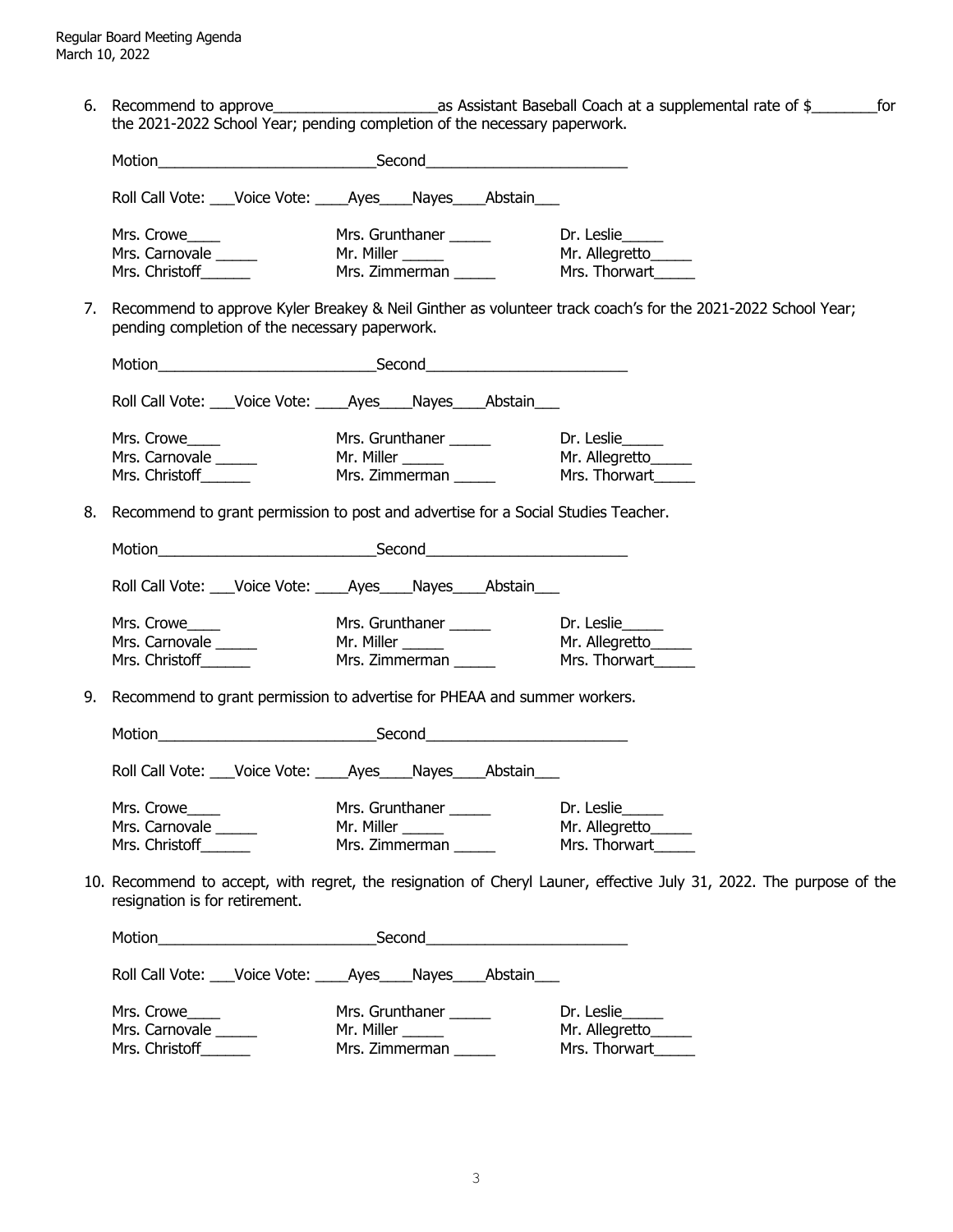11. Recommend to post and advertise for a 12-Month high school secretary.

| Motion<br>Second                               |                                                                       |                                                    |  |  |  |
|------------------------------------------------|-----------------------------------------------------------------------|----------------------------------------------------|--|--|--|
|                                                | Roll Call Vote: ___Voice Vote: _____Ayes _____Nayes _____Abstain ____ |                                                    |  |  |  |
| Mrs. Crowe<br>Mrs. Carnovale<br>Mrs. Christoff | Mrs. Grunthaner<br>Mr. Miller<br>Mrs. Zimmerman                       | Dr. Leslie<br>Mr. Allegretto_____<br>Mrs. Thorwart |  |  |  |

## **B. EDUCATION AND SCHOOL ACTIVITIES**

|    | 1. Recommend to approve the 2022-2023 School Year Calendar as presented. |                                                                                                                                                                                                                                |                              | Attachment #10 |
|----|--------------------------------------------------------------------------|--------------------------------------------------------------------------------------------------------------------------------------------------------------------------------------------------------------------------------|------------------------------|----------------|
|    |                                                                          |                                                                                                                                                                                                                                |                              |                |
|    |                                                                          | Roll Call Vote: ___ Voice Vote: ____ Ayes ____ Nayes ____ Abstain ____                                                                                                                                                         |                              |                |
|    |                                                                          | Mrs. Crowe  Mrs. Crowe  Mrs. Come  Mrs. Carnovale  Mrs. Carnovale  Mrs. Christoff  Mrs. Christoff  Mrs. Christoff  Mrs. Christoff  Mrs. Christoff  Mrs. Christoff  Mrs. Christoff  Mrs. Christoff  Mrs. Christoff  Mrs. Christ |                              |                |
| 2. |                                                                          | Recommend to change the Regular June Board Meeting from June 9 <sup>th</sup> to June 16 <sup>th</sup> , 2022.                                                                                                                  |                              |                |
|    |                                                                          |                                                                                                                                                                                                                                |                              |                |
|    |                                                                          | Roll Call Vote: Voice Vote: Ayes Nayes Abstain                                                                                                                                                                                 |                              |                |
|    | Mrs. Crowe<br>Mrs. Carnovale<br>Mrs. Christoff                           |                                                                                                                                                                                                                                |                              |                |
|    |                                                                          | 3. Recommend to approve the updated Wellness Committee Members list for 2022. Attachment #11                                                                                                                                   |                              |                |
|    |                                                                          |                                                                                                                                                                                                                                |                              |                |
|    |                                                                          | Roll Call Vote: ___ Voice Vote: ____ Ayes ____ Nayes ____ Abstain _____                                                                                                                                                        |                              |                |
|    | Mrs. Crowe____<br>Mrs. Carnovale<br>Mrs. Christoff                       |                                                                                                                                                                                                                                |                              |                |
|    | 11 – 12, 2022; with one overnight stay on March $11th$ .                 | 4. Recommend to grant permission for students to attend PMEA Region II Band at Penn State Behrend from March                                                                                                                   |                              |                |
|    |                                                                          |                                                                                                                                                                                                                                |                              |                |
|    |                                                                          | Roll Call Vote: Voice Vote: Ayes Nayes Abstain                                                                                                                                                                                 |                              |                |
|    | Mrs. Crowe<br>Mrs. Carnovale                                             | Mrs. Grunthaner ______<br>Mr. Miller<br><u>and</u> and the state of the state of the                                                                                                                                           | Dr. Leslie<br>Mr. Allegretto |                |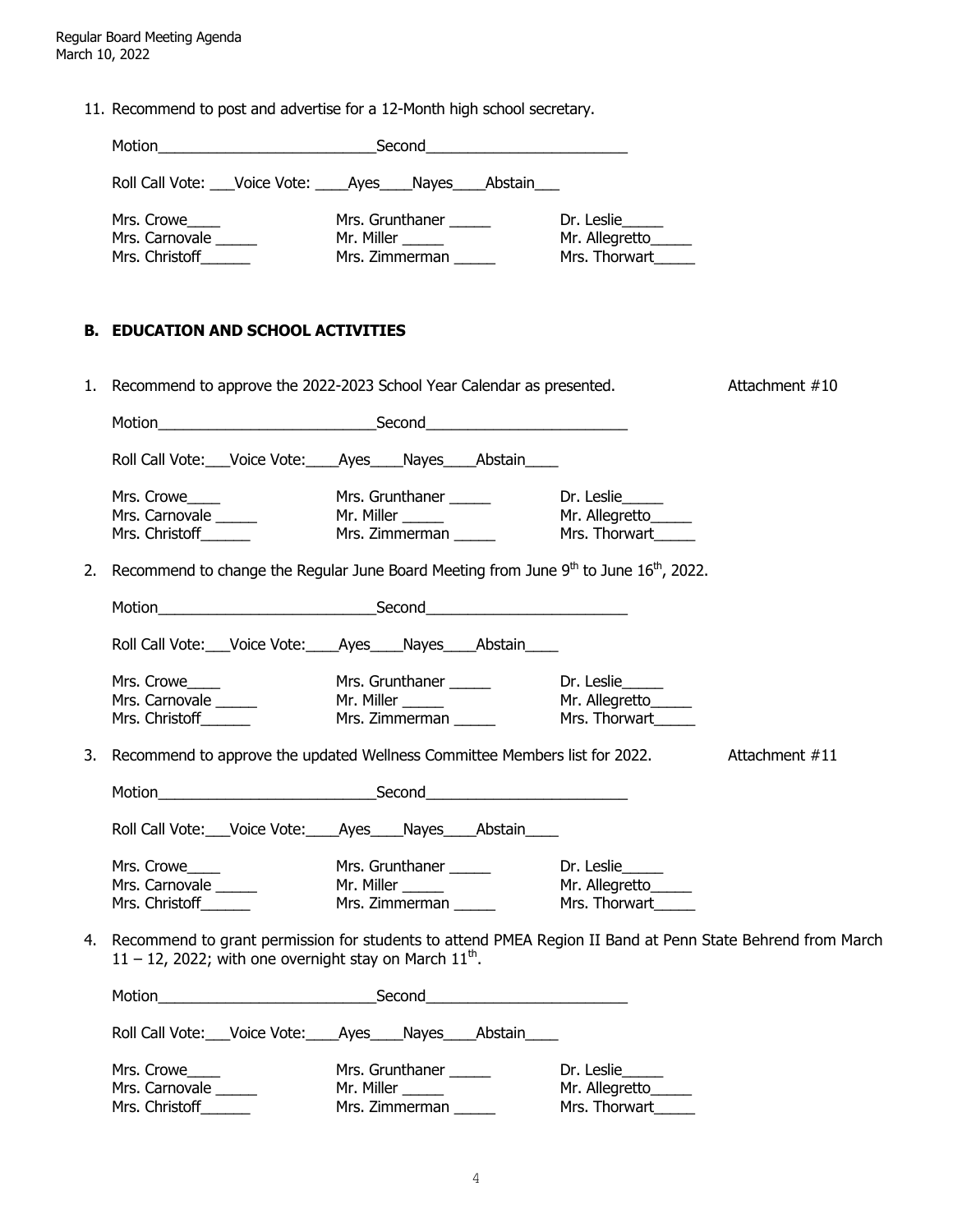5. Recommend to grant permission for students to attend Region II Chorus at Franklin Area High School from March 24 – 25, 2022; with one overnight stay on March 24<sup>th</sup>.

| Motion                                         | Second<br>the contract of the contract of the contract of the contract of the contract of |                                                   |  |  |  |
|------------------------------------------------|-------------------------------------------------------------------------------------------|---------------------------------------------------|--|--|--|
|                                                | Roll Call Vote: Voice Vote: Ayes Nayes Abstain                                            |                                                   |  |  |  |
| Mrs. Crowe<br>Mrs. Carnovale<br>Mrs. Christoff | Mrs. Grunthaner<br>Mr. Miller<br>Mrs. Zimmerman                                           | Dr. Leslie<br>Mr. Allegretto____<br>Mrs. Thorwart |  |  |  |

6. Recommend to grant permission for students to attend PMEA All-State Chorus at Pocono Mountain East High School from April 6 – April 8, 2022, with overnight stays on April 6<sup>th</sup> and April 7<sup>th</sup>; returning on April 8<sup>th</sup>.

| Motion<br><u> 1980 - Jan Samuel Barbara, político e a f</u>           |            |                                   |  |                                                    |  |
|-----------------------------------------------------------------------|------------|-----------------------------------|--|----------------------------------------------------|--|
| Roll Call Vote: ___Voice Vote: _____Ayes _____Nayes _____Abstain ____ |            |                                   |  |                                                    |  |
| Mrs. Crowe<br>Mrs. Carnovale ______<br>Mrs. Christoff                 | Mr. Miller | Mrs. Grunthaner<br>Mrs. Zimmerman |  | Dr. Leslie<br>Mr. Allegretto_____<br>Mrs. Thorwart |  |

7. Recommend to grant permission to participate in Work Force Solutions summer intern program with the District being responsible for 35% of the cost.

| Motion                                                 | Second     |                                   |         |                                               |  |
|--------------------------------------------------------|------------|-----------------------------------|---------|-----------------------------------------------|--|
| Roll Call Vote: ___ Voice Vote: _____ Ayes_____ Nayes_ |            |                                   | Abstain |                                               |  |
| Mrs. Crowe<br>Mrs. Carnovale<br>Mrs. Christoff         | Mr. Miller | Mrs. Grunthaner<br>Mrs. Zimmerman |         | Dr. Leslie<br>Mr. Allegretto<br>Mrs. Thorwart |  |

8. Recommend to approve the resolution to transfer the allocation of funds for Title I Part A, Title II Part A, and Title IV Part A to the Seneca Highlands IU#9 for the purpose of administering these programs on behalf of our district. Attachment #12

| Motion                                         | Second<br><u> 1986 - Johann John Stone, Amerikaansk politiker (</u> |                                                                                                                                                                                                                        |
|------------------------------------------------|---------------------------------------------------------------------|------------------------------------------------------------------------------------------------------------------------------------------------------------------------------------------------------------------------|
| Roll Call Vote: Voice Vote: Ayes Nayes Abstain |                                                                     |                                                                                                                                                                                                                        |
| Mrs. Crowe<br>Mrs. Carnovale<br>Mrs. Christoff | Mrs. Grunthaner<br>Mr. Miller _______<br>Mrs. Zimmerman             | Dr. Leslie<br>Mr. Allegretto_____<br>Mrs. Thorwart                                                                                                                                                                     |
|                                                |                                                                     | 9. Recommend to approve the agreement with the Seneca Highlands $IU#9$ in regards to ARP Supplemental IDEA Funds<br>Allocations for the Johnsonburg Area School District for the 2021-2022 School Year. Attachment #13 |
|                                                | Motion <b>Example 2018</b> Second Second Second <b>Second</b>       |                                                                                                                                                                                                                        |
|                                                | Roll Call Vote: Voice Vote: Ayes Nayes Abstain                      |                                                                                                                                                                                                                        |
| Mrs. Crowe<br>Mrs. Carnovale<br>Mrs. Christoff | Mrs. Grunthaner<br>Mr. Miller ______<br>Mrs. Zimmerman              | Dr. Leslie<br>Mr. Allegretto_____<br>Mrs. Thorwart                                                                                                                                                                     |